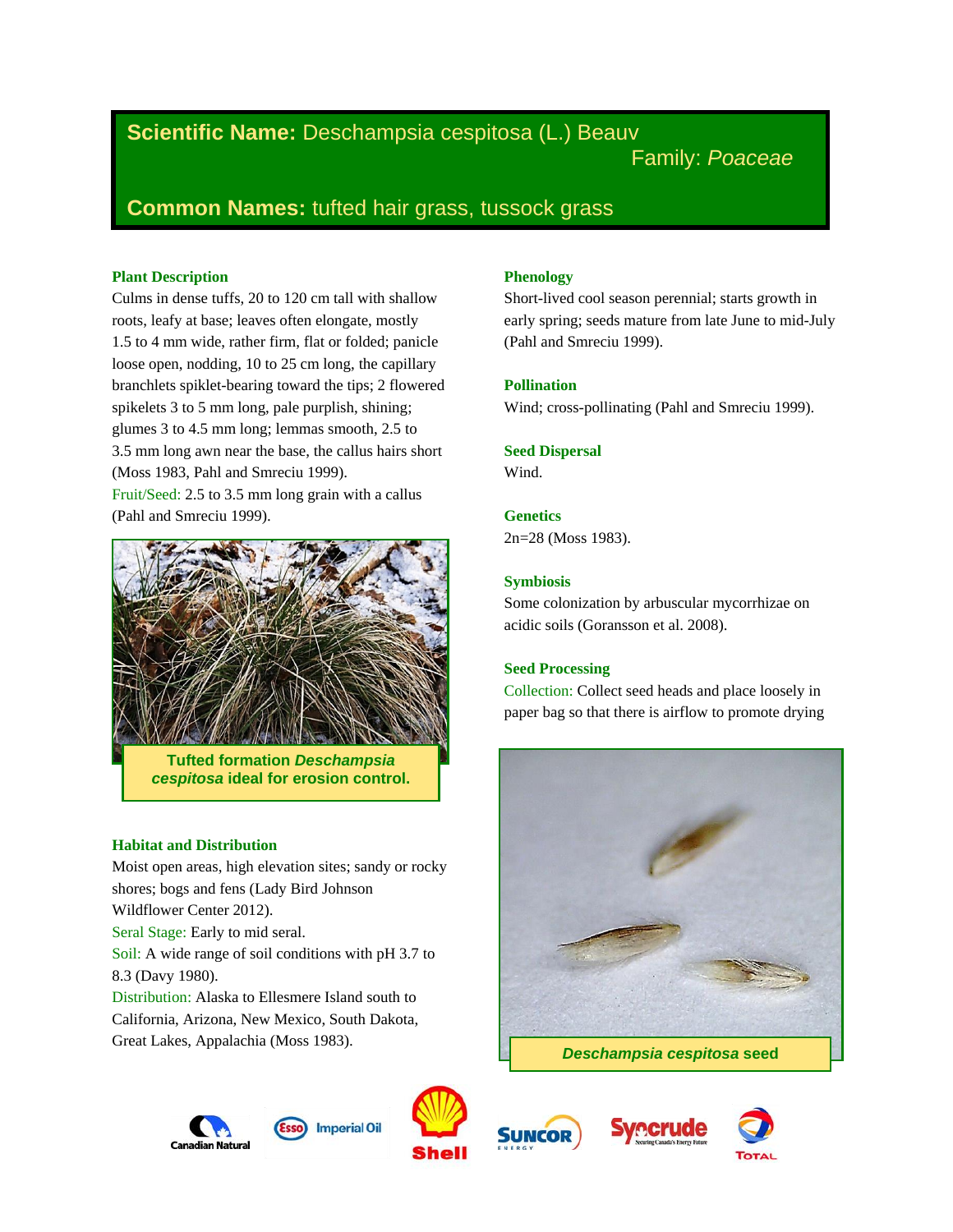(Archibald and Dremann 2004). Seed is hard and brown when ripe (Tilley 2010).

Seed Weight: 0.5 to 0.9 g/1,000 seeds (Smreciu et al. 2002). 5,510 PLS/g (Hammermeister 1998).

Harvest Dates: Late July into early August (Smreciu et al. 2002).

Cleaning: Thresh seed once dry, use blower and or screens to remove chaff (Smreciu et al. 2002). Storage Behaviour: Orthodox; seeds can be dried, without damage, to low moisture contents; their longevity increases with reductions in both moisture content and temperature (Royal Botanic Gardens Kew 2008).

Storage: Before planting seed can be stored in cool dry conditions at 10˚C (Tilley 2010). Long-term storage under IPGRI preferred conditions are recommended by Royal Botanic Gardens Kew (2008).

Longevity: Smreciu et al. (2002) found viability was not severely hampered after five years.

The oldest banked collection is 12 years old (mean storage period 11 years) with an average germination reduction from 93.4% to 91.5% (Royal Botanic Gardens Kew 2008).

## **Propagation**

Natural Regeneration: Reproduces primarily by seeds (Tannas 2001).

Germination: First emergence occurs 3 to 5 days after planting at temperatures of 32 to 43°C during the day and about 30°C at night. Full stands (90% to 100%) are reached in 12 days (Tilley 2010).

Pre-treatment: Seed is not stratified before planting (Tilley 2010).

Direct Seeding: Approximately half of seeds emerged on a disturbed test site in northeastern Alberta,

however survival was limited (Smreciu et al. 2002). Seed is difficult to handle with conventional machinery (Tannas 2001).

Does best if seed is sown in the fall (USDA NRCS n.d.).

Seeding Density: 0.056 kg seed/ha to 0.114 kg/ha if species diversity is the end goal, 0.183 kg/ha to 0.367 kg/ha if used as turf (USDA NRCS n.d.).





Vegetative Propagation: No literature found. Micro-propagation: No literature found.

## **Wildlife/ Forage Usage**

Wildlife: Heavily used in summer by rocky mountain elk and also on occasion by mule deer (Pahl and Smreciu 1999). In native meadows provides cover for birds, water fowl and small mammals. It is also grazed by feral horses in the foothills (Walsh 1995). Livestock: It is good forage for many types of livestock (Walsh 1995).

Grazing response: Tufted hair grass is a decreaser when exposed to heavy grazing (Walsh 1995).

## **Reclamation Potential**

It is valuable for soil stabilization in disturbed areas and has been found naturally colonizing on abandoned coal mine spoils (Walsh 1995).



**panicle**



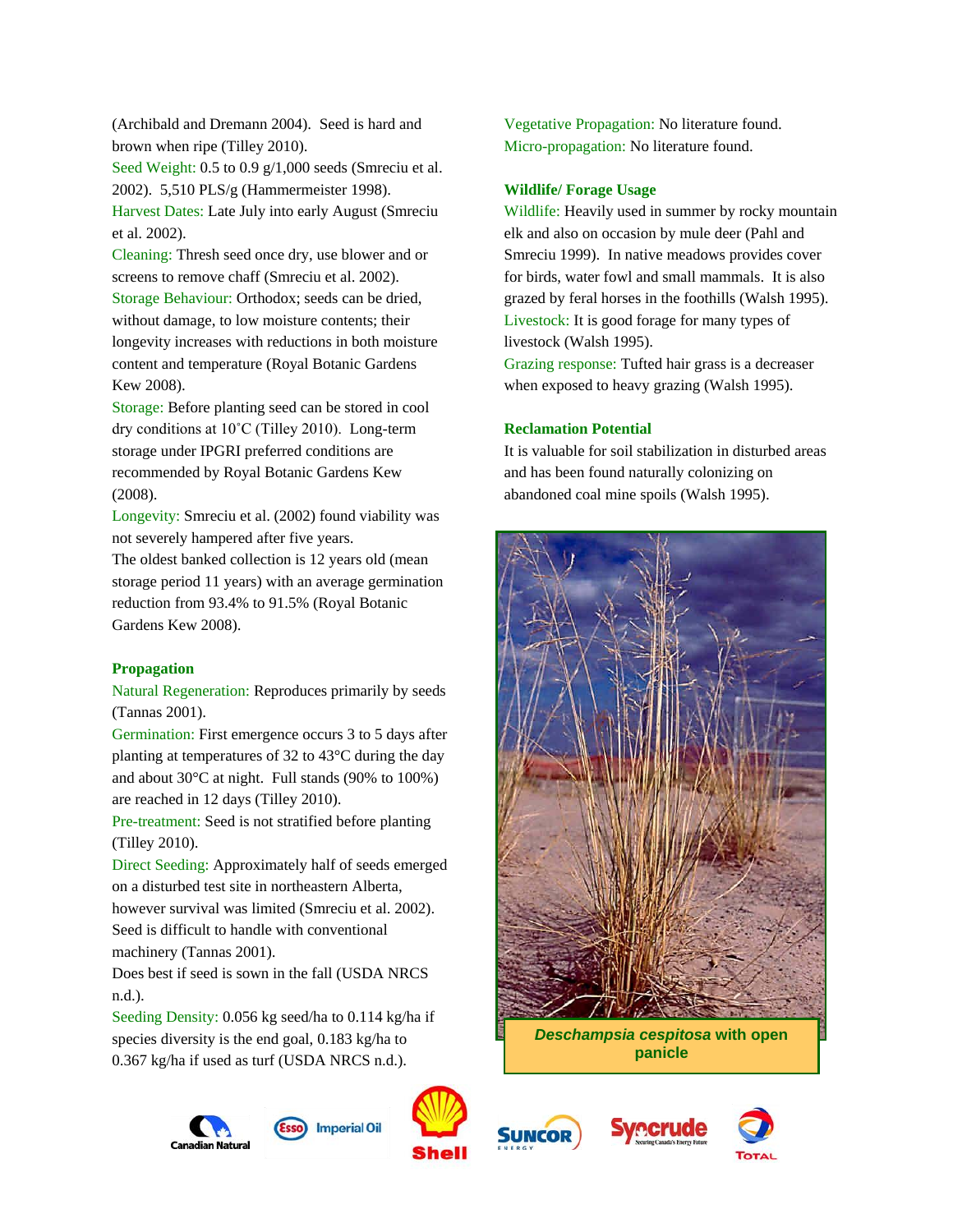A highly adaptable species, it can colonize calcareous mine waste and acidified soils. It is tolerant of heavy metal contamination (Pahl and Smreciu 1999). This species is adapted to tolerate zinc and a variety of other metals (Cox and Hutchinson 1980, Goransson et al. 2008, von Frenckell-Insam and Hutchinson 1993).

### **Commercial Resources**

Availability: Available in a few Alberta nurseries (ANPC 2010). Seed is in short supply and expensive (Tannas 2001). Species is distributed worldwide but only native genetics are suitable for reclamation (Tannas 2001).

Uses: Is used in landscaping as an ornamental plant, as well as food for livestock in native pastures (Walsh 1995).

It is excellent for use as a soil stabilizer in disturbed areas due its ability to tolerate heavy metals, acidic conditions and low nutrient soils (Davy 1980).

### **Notes**

Synonym: *Deschampsia caespitosa* (Tilley 2010). *D. caespitosa* is listed as 78% intact (more occurrences than expected) in the Alberta oil sands region (Alberta Biodiversity Monitoring Institute 2014).

#### **Photo Credits**

Photo 1: Blokenearexeter 2010. Wikimedia Commons.

Photo 2: Sten Porse 2009. Wikimedia Commons. Photo 3: Wild Rose Consulting, Inc. 1998.

#### **References**

Alberta Biodiversity Monitoring Institute, 2014. The status of biodiversity in the oil sands region of Alberta. Alberta Biodiversity Monitoring Institute, Edmonton, Alberta. 47 pp. [http://www.abmi.ca/FileDownloadServlet?filename=](http://www.abmi.ca/FileDownloadServlet?filename=The%20Status%20of%20Biodiversity%20in%20the%20Oil%20Sands%20Region%20of%20Alberta_2014_Supplemental%20Report.docx&dir=REPORTS_UPLOAD) [The%20Status%20of%20Biodiversity%20in%20the](http://www.abmi.ca/FileDownloadServlet?filename=The%20Status%20of%20Biodiversity%20in%20the%20Oil%20Sands%20Region%20of%20Alberta_2014_Supplemental%20Report.docx&dir=REPORTS_UPLOAD) [%20Oil%20Sands%20Region%20of%20Alberta\\_201](http://www.abmi.ca/FileDownloadServlet?filename=The%20Status%20of%20Biodiversity%20in%20the%20Oil%20Sands%20Region%20of%20Alberta_2014_Supplemental%20Report.docx&dir=REPORTS_UPLOAD) 4 Supplemental%20Report.docx&dir=REPORTS\_U [PLOAD](http://www.abmi.ca/FileDownloadServlet?filename=The%20Status%20of%20Biodiversity%20in%20the%20Oil%20Sands%20Region%20of%20Alberta_2014_Supplemental%20Report.docx&dir=REPORTS_UPLOAD) [Last accessed June 16, 2014].

ANPC (Alberta Native Plant Council), 2010. Native Plant Source List. [http://www.anpc.ab.ca/assets/ANPC\\_2010\\_Native\\_Pl](http://www.anpc.ab.ca/assets/ANPC_2010_Native_Plant_Source_List.pdf) ant Source List.pdf [Last accessed June 14, 2013].

Archibald, C. and C. Dremann, 2004. Cleaning Grass Seed. Native Plants (Spring 2004): 51-52. [http://nativeplants.for.uidaho.edu/Content/Articles/5-](http://nativeplants.for.uidaho.edu/Content/Articles/5-1NPJ51-52.pdf) [1NPJ51-52.pdf](http://nativeplants.for.uidaho.edu/Content/Articles/5-1NPJ51-52.pdf) [Last accessed May 27, 2013].

Cox, R.M. and T.C. Hutchinson, 1980. Multiple metal tolerances in the grass *Deschampsia cespitosa*  (L.) Beauv. from the Sudbury smelting area. New Phytologist 84: 631-647.

Davy, A.J., 1980. Biological Flora of the British Isles. Journal of Ecology 68: 1075-1096.

Goransson, P., P.A. Olsson, J. Postma and U. Falkengren-Grerup, 2008. Colonisation by arbuscular mycorrhizal and fin endophytic fungi in four woodland grasses – variation in relation to pH and aluminum. Soil Biology and Biochemistry 40: 2260-2265.

Hammermeister, A.M., 1998. Seeding rate conversion charts for using native species in reclamation projects. Alberta Agriculture, Food and Rural Development, Edmonton, Alberta. 13 pp. [http://www.npss.sk.ca/docs/2\\_pdf/Seeding\\_Rate\\_Con](http://www.npss.sk.ca/docs/2_pdf/Seeding_Rate_Conversion.pdf) [version.pdf](http://www.npss.sk.ca/docs/2_pdf/Seeding_Rate_Conversion.pdf) [Last accessed August 26, 2014].

Lady Bird Johnson Wildflower Center, 2012. *Deschampsia caespitosa*. Native Plant Database. University of Texas at Austin, Austin, Texas. [http://www.wildflower.org/plants/result.php?id\\_plant](http://www.wildflower.org/plants/result.php?id_plant=dece) [=dece](http://www.wildflower.org/plants/result.php?id_plant=dece) [Last accessed May 27, 2013].

Moss, E.H., 1983. Flora of Alberta. A manual of flowering plants, conifers, ferns, and fern allies found growing without cultivation in the province of Alberta, Canada. 2nd edition. University of Toronto Press, Toronto Ontario. p. 84.

**ecrude**